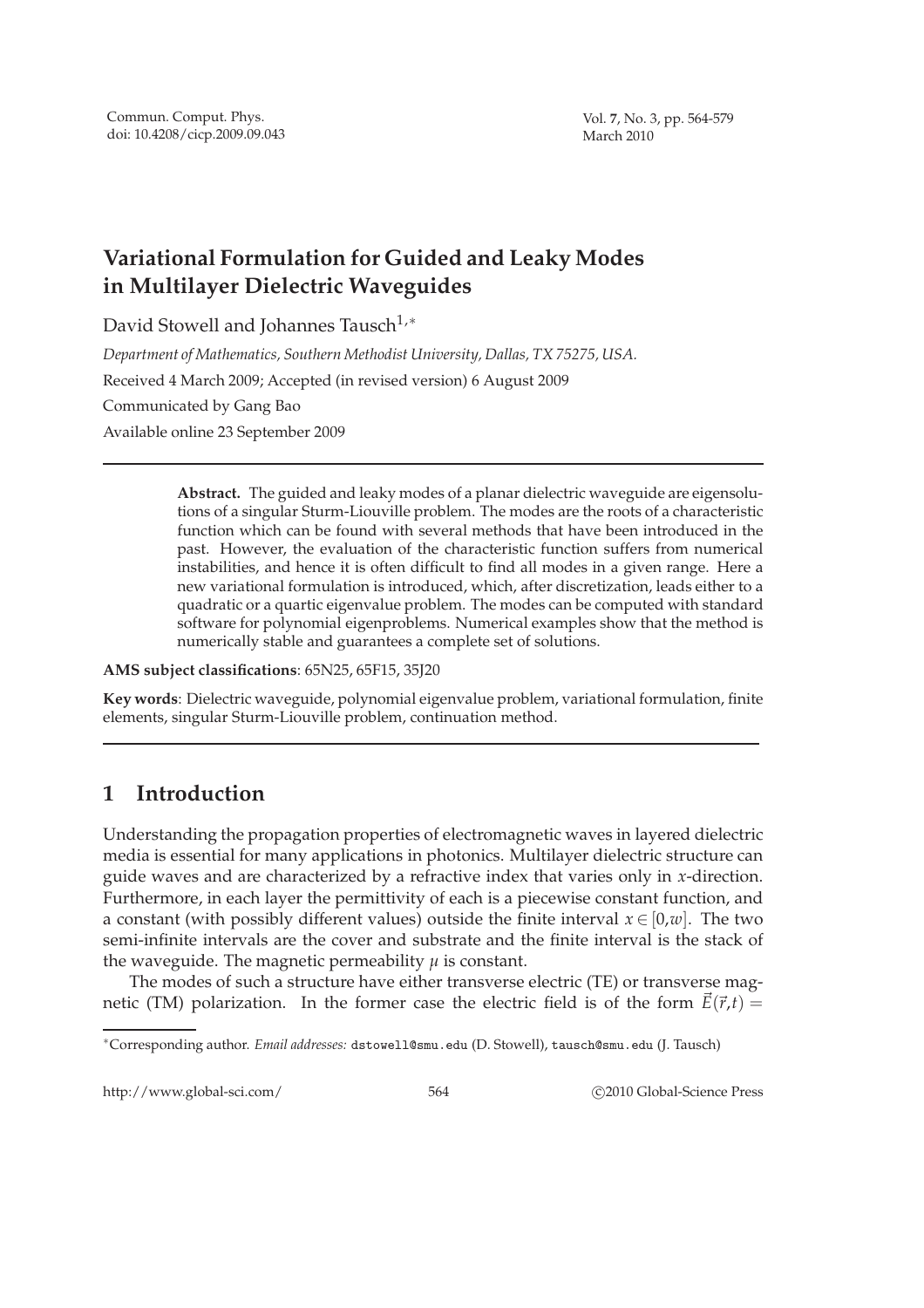$\phi(x)$ exp $[i(\beta z - kt)] \cdot \vec{e}_y$  where  $\phi$  satisfies the scalar equation

$$
\phi''(x) + (k^2 n^2(x) - \beta^2)\phi(x) = 0, \quad x \in \mathbb{R}.
$$
 (1.1)

Here,  $n(x) = \sqrt{\epsilon(x)\mu}$  is the refractive index.

In the TM case the magnetic field is of the form  $\vec{H}(\vec{r},t) = \phi(x) \exp[i(\beta z - kt)] \cdot \vec{e}_y$  where *φ* satisfies the scalar equation

$$
\left(\frac{1}{n^2(x)}\phi'(x)\right)' + \left(k^2 - \frac{\beta^2}{n^2(x)}\right)\phi(x) = 0, \quad x \in \mathbb{R}.\tag{1.2}
$$

Equations (1.1) and (1.2) are singular Sturm-Liouville problems, where the propagation constant  $β$  is the unknown eigenvalue.

The spectrum consists of a discrete part, corresponding to guided modes, and a continuous part, corresponding to radiation modes. These modes form a complete set, that is, any function in  $L_2(\mathbb{R})$  is a superposition of a finite number of guided modes and a continuum of radiation modes [11]. Using the framework of thin-film translation matrices it is easy to obtain a characteristic function whose real roots are propagation constants of the guided modes. With the same framework one can also derive the form of the modes in the continuous spectrum [5].

There is a third type of eigensolutions, known as leaky modes. These are unbounded solutions corresponding to complex roots of the characteristic function whose modes radiate energy away from the stack. Although leaky waves have infinite energy they are physically significant and have been verified experimentally in finite regions of the waveguide [19]. The leaky modes form a discrete set of expansion functions in the stack and can therefore represent field solutions in this region [12]. Leaky-wave analysis has the advantage that in the representation of a field the superposition integral of radiation modes is replaced by a discrete sum of leaky modes. In practice, only a few modes are necessary to obtain good approximations. This type of analysis has been applied in several photonics applications, see, e.g., [10] and the references cited therein. For more information on leaky modes in planar waveguides we refer to the recently published survey article [8].

Since waves can travel in two directions in the semi-infinite layers of the waveguide, the characteristic function has two branch cuts in the complex plane. To avoid the difficulties of the iterative root finder caused by the branch cuts, Smith et. al. [15] suggest a change of variables in which the characteristic function is analytic in the complex plane except for the origin. To find all roots in a specified region of the complex plane one can use a method by Delves and Lyness [6], which is based on the argument principle of complex analysis. Similar techniques for finding the propagation constants of dielectric waveguides are discussed in  $[1, 2, 4]$  and  $[16]$ . A related method to find the roots is by continuation from a closed to an open waveguide [9].

The core of these methods is the evaluation of a characteristic function. Unfortunately, the function exhibits the exponential scaling which can lead to numerical instabilities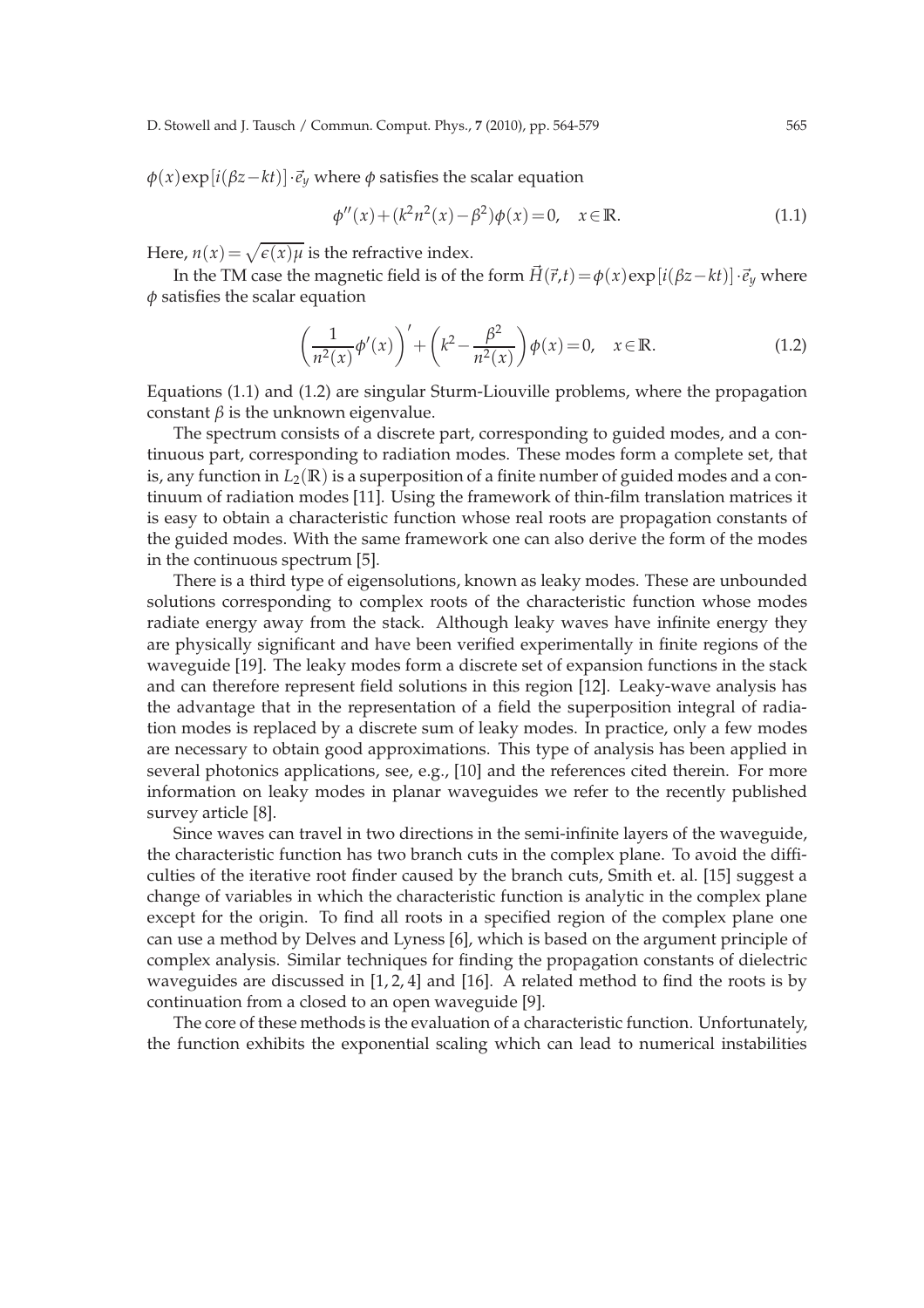when evaluating this function in floating point arithmetic. It is well known that the effect becomes noticeable if there are many or thick layers present, if the frequency is large or if there are lossy layers, see, e.g., [7, 13, 14].

An alternative to evaluating the characteristic function is a variational approach where the unknown eigenmode *φ* is approximated by either polynomial expansions [13] or finite elements [20]. This discretization scheme entails truncating (1.1) to a finite interval and imposing artificial boundary conditions at the endpoints. The result is a highly nonlinear eigenvalue problem that must be solved by iteration. This approach avoids the numerical instabilities associated with the characteristic function, but does not guarantee that a complete set of solutions is found, since the solutions depend on the quality of the initial guess.

In this article we propose a new variational formulation for computing the guided and leaky modes. After discretization the variational form reduces to either a quadratic or a quartic eigenvalue problem, depending on whether the permittivity is equal or different in the two semi-infinite layers. The benefit of this method is that it does not rely on evaluating any characteristic function, thus the method is stable even for guiding structures consisting of multiple and thick layers. Furthermore, the method can be applied to waveguides with lossy materials and generalizes to the case where the stack has an arbitrary index profile. There are several numerical methods and software packages available for solving polynomial eigenvalue problems, they have been reviewed in [18].

The outline of this article is as follows. In Section 2 we briefly review the derivation of the characteristic function and explain the source of the numerical instabilities of its evaluation. Section 3 derives the new variational forms and their discretizations. Finally, in Section 5 we present numerical results with the variational formulation.

# **2 Characteristic function**

A material consisting of *J*+1 layers is completely described by *J*+1 refractive indices  $n_0$ ,  $\cdots$ , $n_l$  and the positions  $x_1$ ,  $\cdots$ , $x_l$  of the *J* interfaces, c.f. Fig. 1. The layer with index 0 is the cover and layer *J* is the substrate. The other layers are referred to as interior layers. To simplify notations we shift the origin to the first interface, i.e.,  $x_1 = 0$  and write  $x_1 = w$ .

Since the transverse wave numbers

$$
\alpha_j = \sqrt{k^2 n_j^2 - \beta^2} \tag{2.1}
$$

are constant in each layer, the solutions of (1.1) and (1.2) consist of a left- and a right going harmonic in the interior layers. The guided and leaky modes are characterized by *one* harmonic in the semi infinite layers. Hence such a mode has the form

$$
\phi(x) = \begin{cases}\n\exp(i\alpha_0 x)\phi(0), & x \le 0, \\
\cos(\alpha_j(x - x_j))\phi(x_j) + \sin(\alpha_j(x - x_j))/\alpha_j\phi'(x_j), & x_j \le x \le x_{j+1}, \\
\exp(-i\alpha_j(x - w))\phi(w), & w \le x,\n\end{cases}
$$
\n(2.2)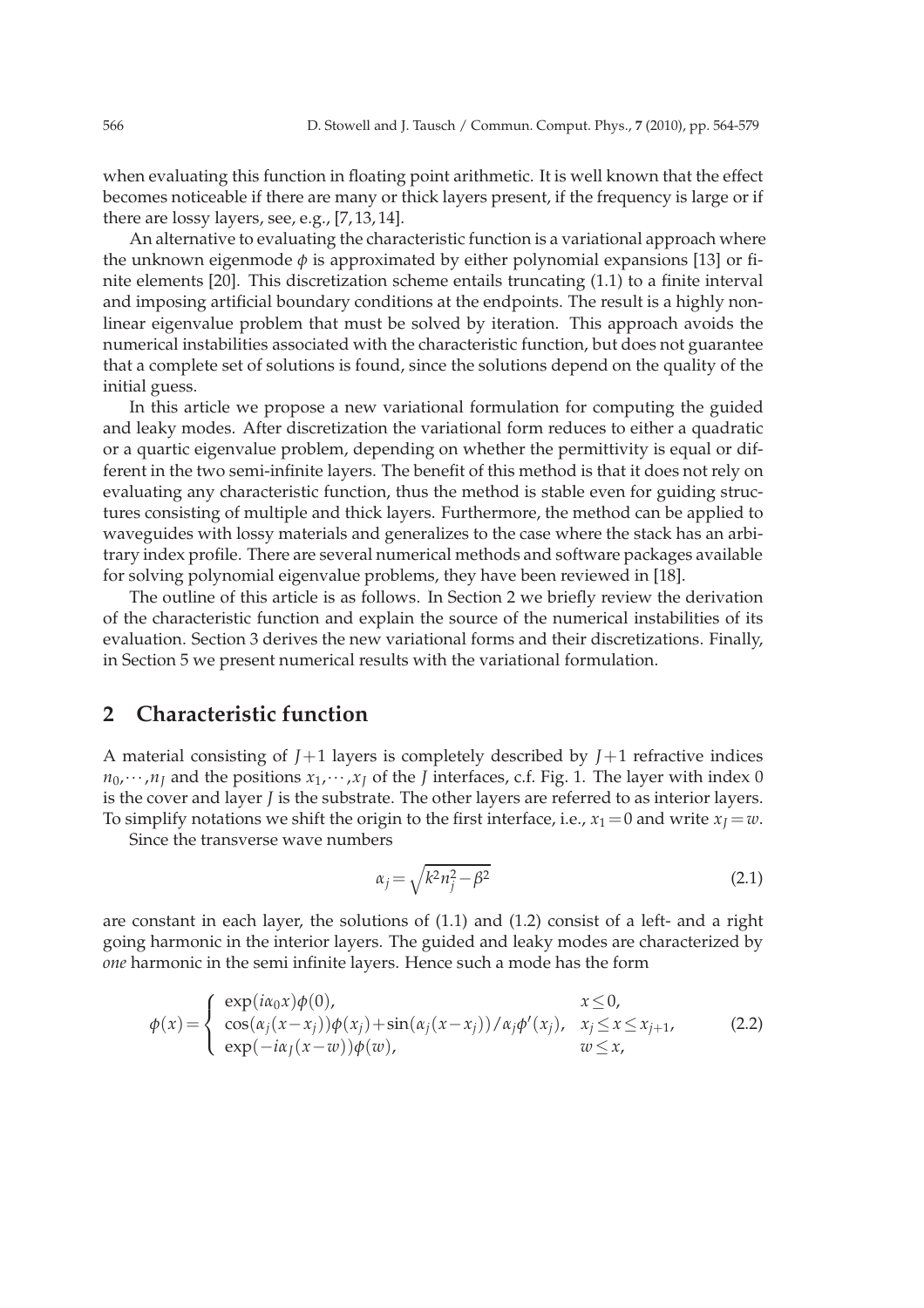$$
\begin{array}{c|cccc}\n n_0 & n_1 & & & n_{J-1} & n_J \\
\hline\n x_1 = 0 & x_2 & \cdots & x_{J-1} & x_J = w\n\end{array}
$$

Figure 1: The geometry parameters.

In an interior layer  $\phi(x)$  is an even function of the transverse wave number, therefore the branch choice of the square root in (2.1) is irrelevant. On the other hand, the branch choice in the semi-infinite layers determines the direction of propagation and whether a mode is exponentially decaying or increasing. The proper branch choice will be discussed later.

In the TE case, the values  $\phi(x_j)$  and  $\phi'(x_j)$  at the interfaces are determined from the condition that the function and the derivative are continuous. This condition gives rise to translation operators which describe how the state vectors are mapped from one layer to the next

$$
\begin{bmatrix}\n\phi(x_{j+1}) \\
\phi'(x_{j+1})\n\end{bmatrix} = \begin{bmatrix}\n\cos(\alpha_j w_j) & \sin(\alpha_j w_j)/\alpha_j \\
-\sin(\alpha_j w_j)\alpha_j & \cos(\alpha_j w_j)\n\end{bmatrix} \begin{bmatrix}\n\phi(x_j) \\
\phi'(x_j)\n\end{bmatrix},
$$
\n(2.3)

where  $w_j = x_j - x_{j-1}$ . In matrix-vector notation (2.3) is  $\psi_j = T_j \psi_{j-1}$ , where the subscript indicates a translation in positive *x*-direction through the *j*-th layer. Suppose the solution of (1.1) is normalized such that  $\phi(x_1) = 1$ . Then it follows directly from (2.2) that  $\phi'(x_1) = i\alpha_0$ . In this case the state vectors at the other interfaces are products of translation operators

$$
\left[\begin{array}{c}\n\phi(w) \\
\phi'(w)\n\end{array}\right] = T_{J-1} \cdots T_1 \left[\begin{array}{c}1 \\
i\alpha_0\end{array}\right].
$$
\n(2.4)

If  $\phi(x)$  for a given propagation constant *β* is a solution of (1.1) then the derivatives of the solution given by (2.4) must match the derivative of the solution in the right semi-infinite layer. This leads to the condition  $\phi'(w) = -i\alpha_J\phi(w)$ . Thus the characteristic function is given by

$$
F_{TE}(\beta) = i\alpha_J \phi(w) + \phi'(w).
$$
\n(2.5)

For a given *β* the left hand side of (2.5) can be computed using (2.4), thus *FTE*(*β*) is a function of the propagation constant and we can solve  $F_{TE}(\beta) = 0$  numerically using a nonlinear solver such as Newton's method.

In the TM case, the functions  $\phi(x)$  and  $\phi'(x)/n^2(x)$  are continuous. A discussion similar to the TE case shows that the state vector must be transferred across the layer using the formula

$$
\begin{bmatrix}\n\phi(w) \\
\phi'(w)\n\end{bmatrix} = T_{J-1}M_{J-1}\cdots T_1M_1 \begin{bmatrix}\n1 \\
i\alpha_0\n\end{bmatrix},
$$
\n
$$
M_j = \begin{bmatrix}\n1 & 0 \\
0 & n_j^2/n_{j-1}^2\n\end{bmatrix}.
$$

where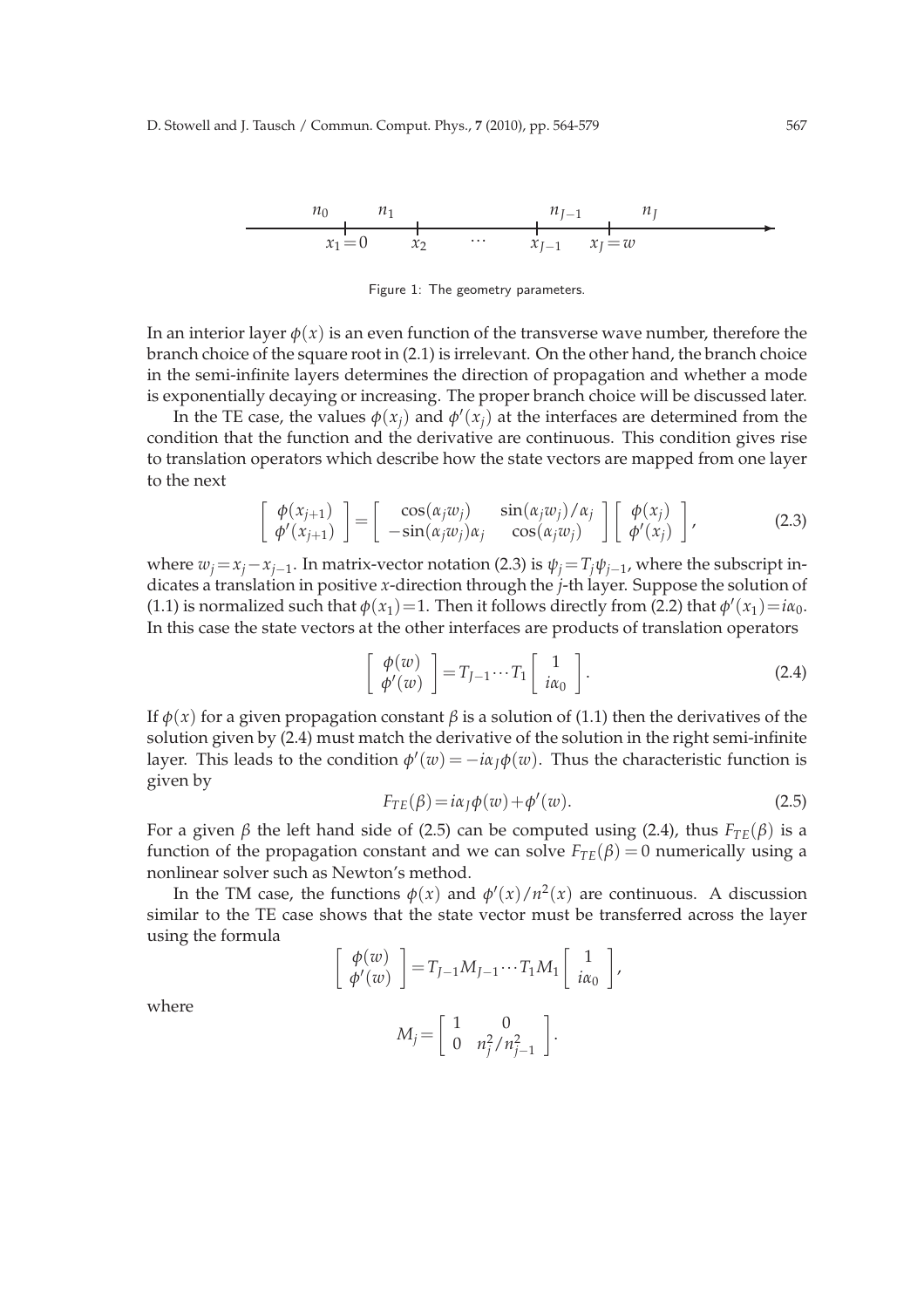The characteristic function is given by

$$
F_{TM}(\beta) = i\alpha_{J}\phi(w) + \frac{n_{J}^{2}}{n_{J-1}^{2}}\phi'(w),
$$

where  $\phi'(w)$  is the value of the derivative approached from layer *J*-1.

The translation matrix  $T_j$  can be diagonalized  $T_j = S_j \Lambda_j S_j^{-1}$  where

$$
S_j = \left[ \begin{array}{cc} -i & i \\ \alpha_j & \alpha_j \end{array} \right] \quad \text{and} \quad \Lambda_j = \left[ \begin{array}{cc} e^{i\alpha_j w_j} & 0 \\ 0 & e^{-i\alpha_j w_j} \end{array} \right].
$$

and thus there is an exponential scaling if  $\alpha_j$  has a nonzero imaginary part.

To illustrate how this scaling can cause numerical instabilities consider the waveguide of Fig. 2.



Figure 2: Refractive index and dominant guided mode of an unstable waveguide. The parameters are  $w_1 = w_4 = 2$ , *w*<sup>2</sup> =*w*3=1, *n*<sup>0</sup> =1.5, *n*<sup>1</sup> =1.53, *n*<sup>2</sup> =1.66, *n*<sup>3</sup> =1.6, *n*<sup>4</sup> =1.03, *n*<sup>5</sup> =1.0, *k*=9, *β*/*k*≈1.63986.

For  $k = 9$ , the dominant propagation constant is  $\beta/k \approx 1.63986$ . Since the refractive index in Layer 4 is smaller than this value, it follows from (2.1) that *α*<sup>4</sup> is purely imaginary and hence the translation operator  $T_4$  has one exponentially large and one exponentially small eigenvalue.

On the other hand, it can be seen from Fig. 2 that the corresponding mode decreases in this layer. Therefore the transformed state vector  $S_i^{-1}$  $\int_j^{-1} [\phi(x_4), \phi'(x_4)]^T$  must have one component that is close to zero as otherwise the solution  $\phi(x)$  would grow large in the layer.

In the presence of floating point errors the exponentially growing solution will be excited, and thus errors will be significantly magnified when the state vector is translated across the layer. This effect becomes more noticeable when the width of the layer or the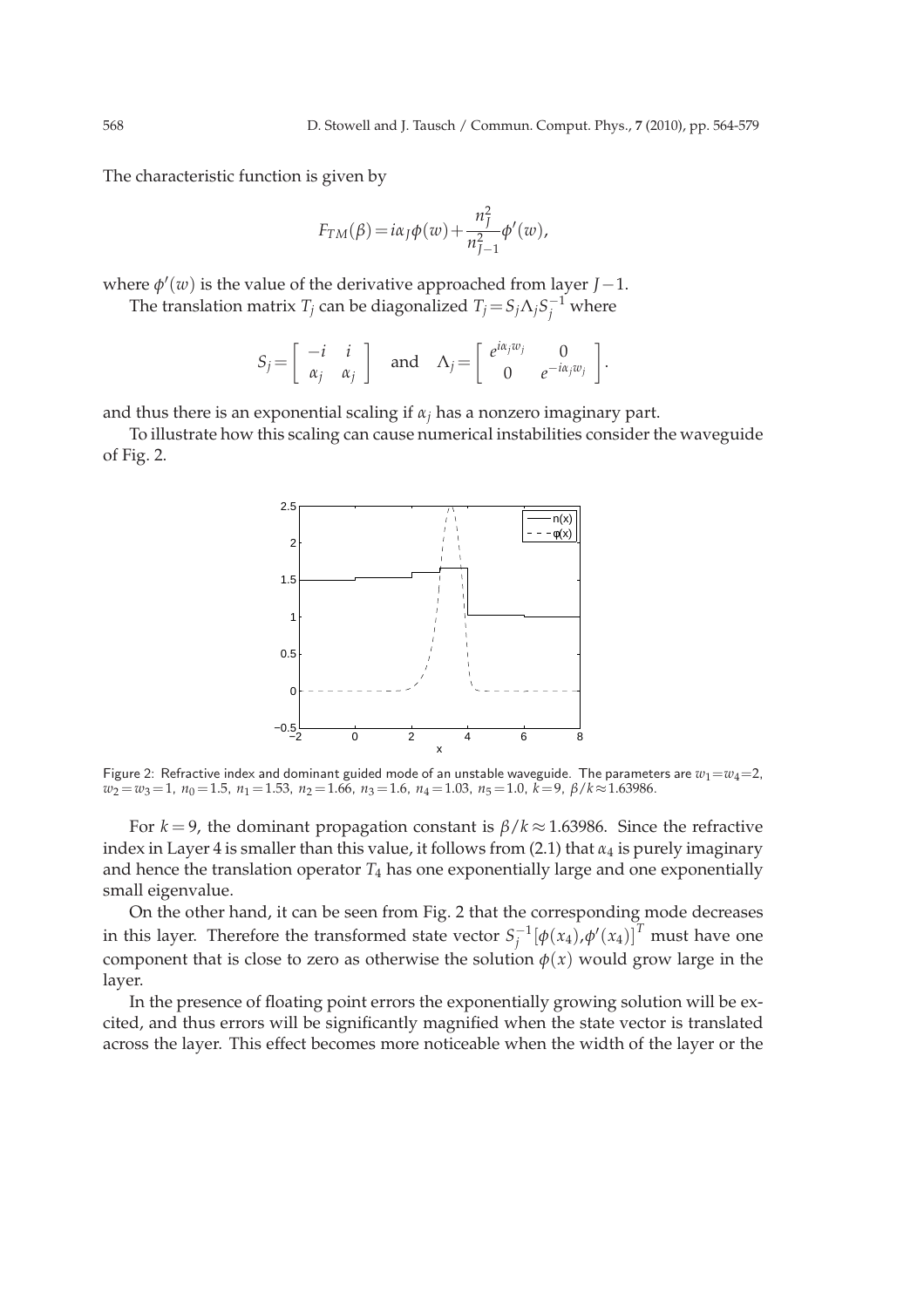

Figure 3: Numerically computed characteristic function of the unstable waveguide in Fig. 2. Three different frequencies. Double precision arithmetic.

frequency is increased. This is illustrated in Fig. 3 which shows the numerically computed characteristic function in the interval of *β*/*k* where the guided modes occur. When  $k=7$  or  $k=9$ , the roots disappear in numerical noise.

The mentioned instability can also cause difficulties when computing eigenfunctions even if the computation of the root appears to be stable. Further examples in Section 5 will illustrate this behavior.

# **3 Variational formulation**

We first derive the variational form for the TE polarization. Since the discussion of the TM polarization is completely analogous we will only present the final result at the end of this section.

From the representation (2.2) it follows that the guided and leaky modes are the solutions of the eigenvalue problem

$$
\phi''(x) + (k^2 n^2(x) - \beta^2)\phi(x) = 0, \quad x \in (0, w), \tag{3.1}
$$

$$
\phi'(0) - i\alpha_0 \phi(0) = 0,\tag{3.2}
$$

$$
\phi'(w) + i\alpha_J \phi(w) = 0.
$$
\n(3.3)

Since the transverse wave numbers  $\alpha_0$  and  $\alpha_J$  depend in a nonlinear way on the eigenvalue β<sup>2</sup> the system (3.1)-(3.3) does not constitute a regular Sturm-Liouville problem. The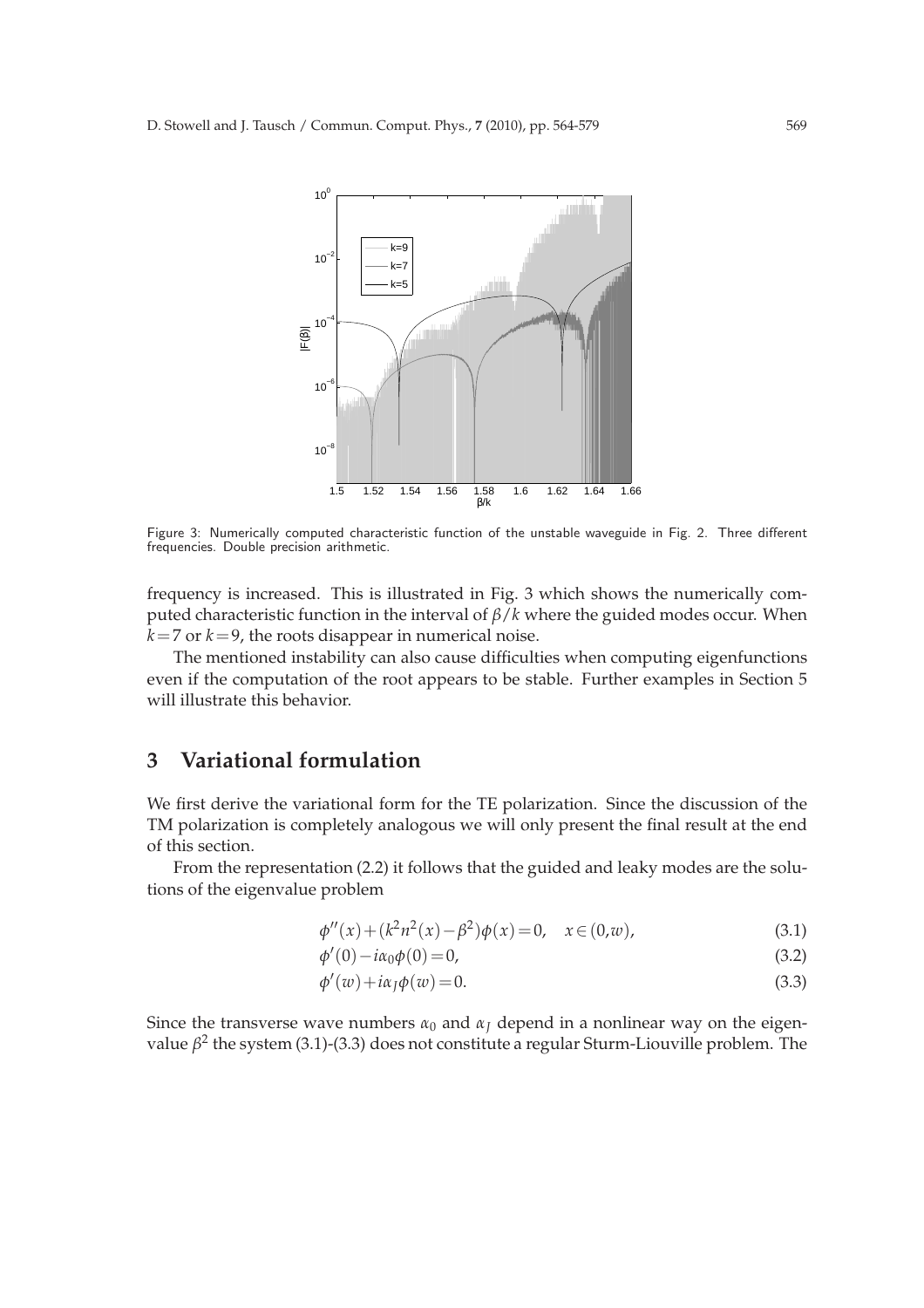actual nature of this problem becomes more clear in variational form. Thus we multiply (3.1) by a test function and integrate. Using integration by parts gives

$$
0 = \int_0^w \bar{\psi} (\phi'' + (k^2 n^2 - \beta^2) \phi)
$$
  
=  $\bar{\psi}(w) \phi'(w) - \bar{\psi}(0) \phi'(0) - \int_0^w \bar{\psi}' \phi' + \int_0^w (k^2 n^2 - \beta^2) \bar{\psi} \phi$ .

Now we use boundary conditions (3.2) and (3.3) to obtain

$$
- \int_0^w \bar{\psi}' \phi' + \int_0^w (k^2 n^2 - \beta^2) \bar{\psi} \phi - i\alpha_J \bar{\psi}(w) \phi(w) - i\alpha_0 \bar{\psi}(0) \phi(0) = 0.
$$
 (3.4)

The ensuing discussion depends on whether the refractive indices in the semi infinite layers are the same or whether they are different. We begin with the former case as it is more straightforward.

#### **3.1** Case 1:  $n_0 = n_I$

From (2.1) it follows that  $\beta^2 = k^2 n_0^2 - \alpha_0^2$ . Furthermore we have  $\alpha_0 = \alpha_J$ . Letting  $q =$ *k*<sup>2</sup> (*n*<sup>2</sup>−*n*<sup>2</sup><sub>0</sub>) in Eq. (3.4) gives

$$
\int_0^w \bar{\psi}' \phi' - q \bar{\psi} \phi + i\alpha_0 (\bar{\psi}(w)\phi(w) + \bar{\psi}(0)\phi(0)) - \alpha_0^2 \int_0^w \bar{\psi} \phi = 0.
$$
 (3.5)

We introduce the bilinear forms

$$
a(\psi,\phi) = \int_0^w \bar{\psi}' \phi' - q \bar{\psi} \phi,
$$
  
\n
$$
a^+(\psi,\phi) = \bar{\psi}(w)\phi(w) + \bar{\psi}(0)\phi(0),
$$

and write  $(\psi, \phi)$  to denote the usual  $L^2(0,w)$ -inner product. By letting  $z = i\alpha_0$  in equation (3.5) we obtain

$$
a(\psi, \phi) + za^{+}(\psi, \phi) + z^{2}(\psi, \phi) = 0.
$$
 (3.6)

This is a quadratic eigenvalue problem in variational form. The task is to find the values of *z* and the nontrivial *φ* such that (3.6) holds for all *ψ*. Once *z* is found the propagation constant can be recovered from (2.1)

$$
\beta^2 = k^2 n_0^2 + z^2.
$$

### **3.2** Case 2:  $n_0 \neq n_J$

This case is more complicated since it involves a suitable transformation for both  $\alpha_0$  and *αJ* . To that end we again use (2.1), this time to obtain

$$
\beta^2 = \frac{k^2(n_0^2 + n_f^2)}{2} - \frac{\alpha_0^2 + \alpha_f^2}{2}
$$
\n(3.7)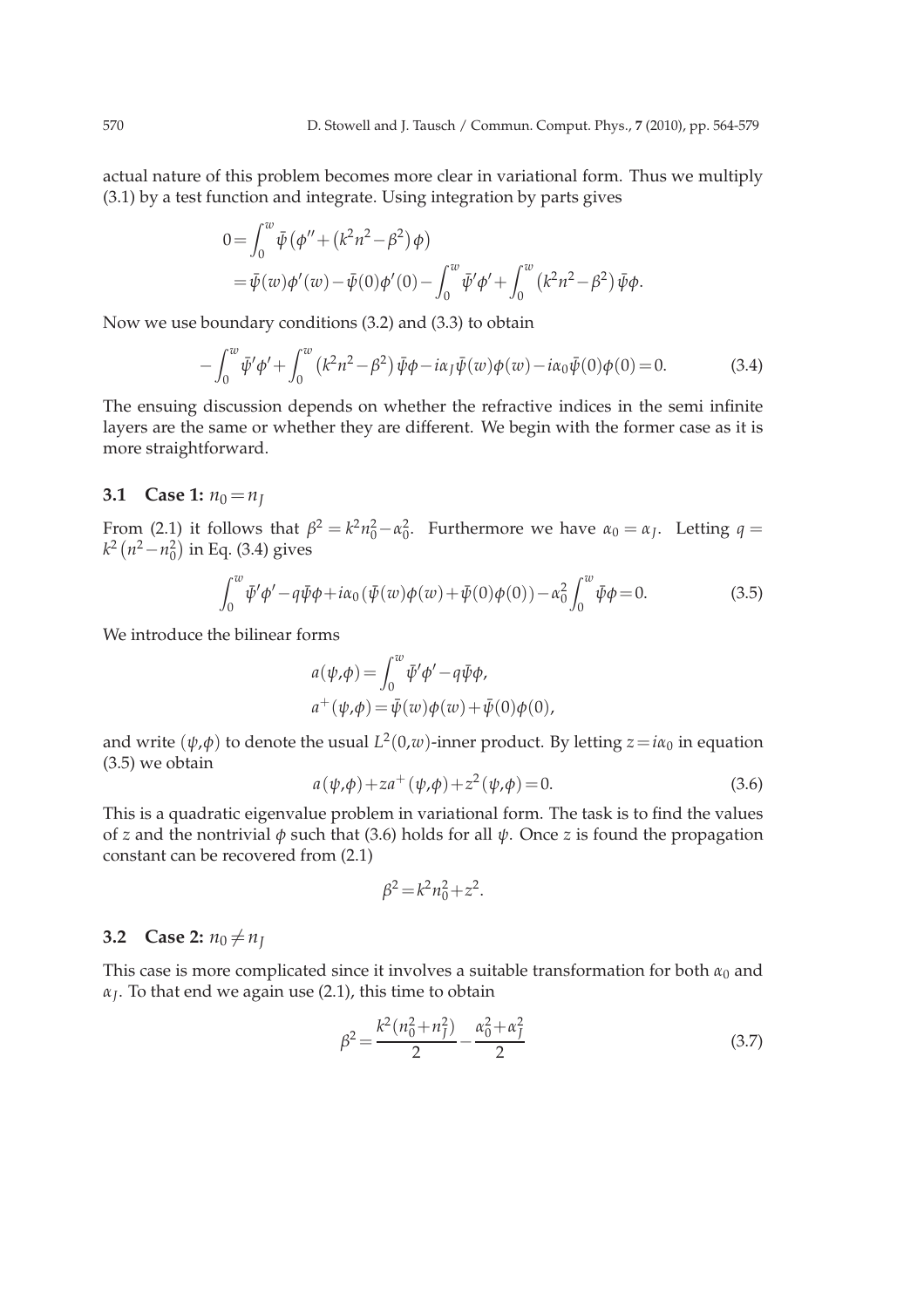and

$$
\alpha_0^2 - \alpha_f^2 = k^2 (n_0^2 - n_f^2) := \delta^2.
$$
\n(3.8)

Next we let  $q(x) = k^2 [n^2(x) - \frac{1}{2}(n_0^2 + n_f^2)]$  so that

$$
k^{2}n^{2}(x) = q(x) + \frac{k^{2}}{2}(n_{0}^{2} + n_{J}^{2}).
$$
\n(3.9)

Using  $(3.7)$  and  $(3.9)$  we rewrite  $(3.4)$  as

$$
\int_0^w \bar{\psi}' \phi' - q \bar{\psi} \phi + i \alpha_J \bar{\psi}(w) \phi(w) + i \alpha_0 \bar{\psi}(0) \phi(0) - \frac{\alpha_0^2 + \alpha_J^2}{2} \int_0^w \bar{\psi} \phi = 0.
$$
 (3.10)

Now we introduce the following variables:

$$
z_0 = \frac{1}{2} (\alpha_0 + \alpha_J), \quad z_1 = \frac{1}{2} (\alpha_0 - \alpha_J).
$$
 (3.11)

which is equivalent to

$$
\alpha_0 = z_0 + z_1, \quad \alpha_j = z_0 - z_1. \tag{3.12}
$$

These transformations give, using (3.8)

$$
z_0 z_1 = \frac{1}{4} (\alpha_0 + \alpha_f) (\alpha_0 - \alpha_f) = \frac{1}{4} (\alpha_0^2 - \alpha_f^2) = \frac{1}{4} \delta^2
$$
 (3.13)

and

$$
\frac{\alpha_0^2 + \alpha_j^2}{2} = \frac{1}{2} \left[ (z_0 + z_1)^2 + (z_0 - z_1)^2 \right] = z_0^2 + z_1^2.
$$
 (3.14)

As in Case 1, we introduce the bilinear forms

$$
a(\psi,\phi) = \int_0^w \bar{\psi}' \phi' - q \bar{\psi} \phi,
$$
\n(3.15)

$$
a^{\pm}(\psi,\phi) = \bar{\psi}(w)\phi(w) \pm \bar{\psi}(0)\phi(0).
$$
 (3.16)

Then it follows from (3.14) that (3.10) is equivalent to

$$
a(\psi, \phi) + iz_0 a^+(\psi, \phi) - iz_1 a^-(\psi, \phi) - (z_0^2 + z_1^2)(\psi, \phi) = 0.
$$

Since  $n_0 \neq n_j$  it follows that  $\delta^2 \neq 0$  and therefore, by Eq. (3.13),  $z_0$  and  $z_1$  are nonzero. Substituting  $z_1 \!=\! \frac{\delta^2}{4z_4}$  $\frac{\partial^2}{\partial z_0}$  into (3.10) leads to

$$
a(\psi, \phi) + iz_0 a^+(\psi, \phi) - i \frac{\delta^2}{4z_0} a^-(\psi, \phi) - \left(z_0^2 + \frac{\delta^4}{16z_0^2}\right)(\psi, \phi) = 0.
$$

We let  $z\!=\!iz_0$ , multiply by  $z^2$  and rearrange. The resulting equation is

$$
\frac{\delta^4}{16}(\psi,\phi) + z\frac{\delta^2}{4}a^-(\psi,\phi) + z^2a(\psi,\phi) + z^3a^+(\psi,\phi) + z^4(\psi,\phi) = 0.
$$
 (3.17)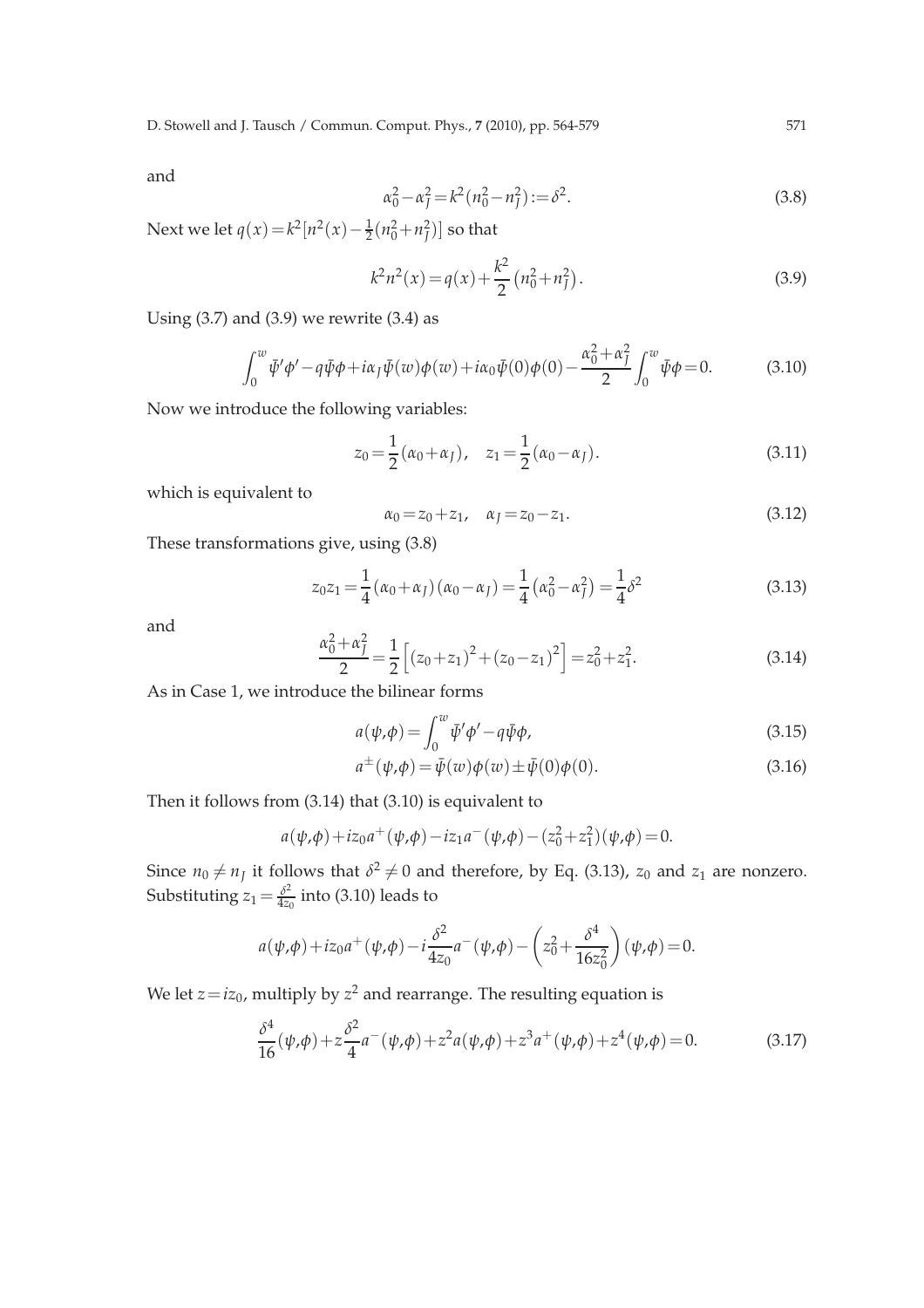This is a quartic eigenvalue problem. Once the eigenvalues *z* have been found, the transverse wave numbers and the propagation constant can be recovered from (3.7) and (3.12). This leads to

$$
\alpha_0 = i \left( \frac{\delta^2}{4z} - z \right),
$$
  
\n
$$
\alpha_J = \frac{1}{i} \left( \frac{\delta^2}{4z} + z \right),
$$
  
\n
$$
\beta^2 = \frac{k^2 (n_0^2 + n_J^2)}{2} + \frac{\delta^4}{16z^2} + z^2.
$$

The variational form for the TM polarization can be derived in a similar manner. We only state the result

$$
\frac{\delta^4}{16}(\psi,\phi)_p + z\frac{\delta^2}{4}b^-(\psi,\phi) + z^2b(\psi,\phi) + z^3b^+(\psi,\phi) + z^4(\psi,\phi)_p = 0,
$$
\n(3.18)

where the bilinear forms are

$$
b(\psi,\phi) = \int_0^w \frac{1}{n^2(\chi)} \left[ \bar{\psi}'\phi' - q\bar{\psi}\phi \right],
$$
  

$$
b^{\pm}(\psi,\phi) = \frac{\bar{\psi}(w)\phi(w)}{n_f^2} \pm \frac{\bar{\psi}(0)\phi(0)}{n_0^2},
$$

and  $(\cdot,\cdot)_p$  denotes the inner product with respect to weight function  $p = \frac{1}{n^2(x)}$ .

We conclude with some final comments that are obvious from the definitions.

- 1. If we let  $\delta = 0$  and  $z \neq 0$  in Case 2 then variational form (3.17) reduces to the variational form for Case 1. The same is true for the TM polarization.
- 2. The bilinear forms in (3.17) and (3.18) are bounded in  $H^1(0,w)$ .
- 3. If the refractive index is real, then all bilinear forms are Hermitian. However, the derivation is also valid for the case of a complex index.

## **4 Discretization**

Using a finite element method, we can approximate the eigenvalues of (3.6) and (3.17). We introduce a partition  $\xi = \{x_1 = \xi_0 < \xi_1 < \cdots < \xi_N = x_J\}$  with  $N \gg n$ . In our partitioning, we ensure that  $\{x_j\} \in \xi$ . For our basis functions, we use piecewise linear functions,  $\varphi_i$ , so that

$$
\varphi_i(x) = \begin{cases}\n1, & x = \xi_i, \\
\frac{x - \xi_{i-1}}{\xi_i - \xi_{i-1}}, & \xi_{i-1} < x < \xi_i, \\
\frac{\xi_{i+1} - x}{\xi_{i+1} - \xi_i}, & \xi_i < x < \xi_{i+1}, \\
0, & \text{otherwise.}\n\end{cases}
$$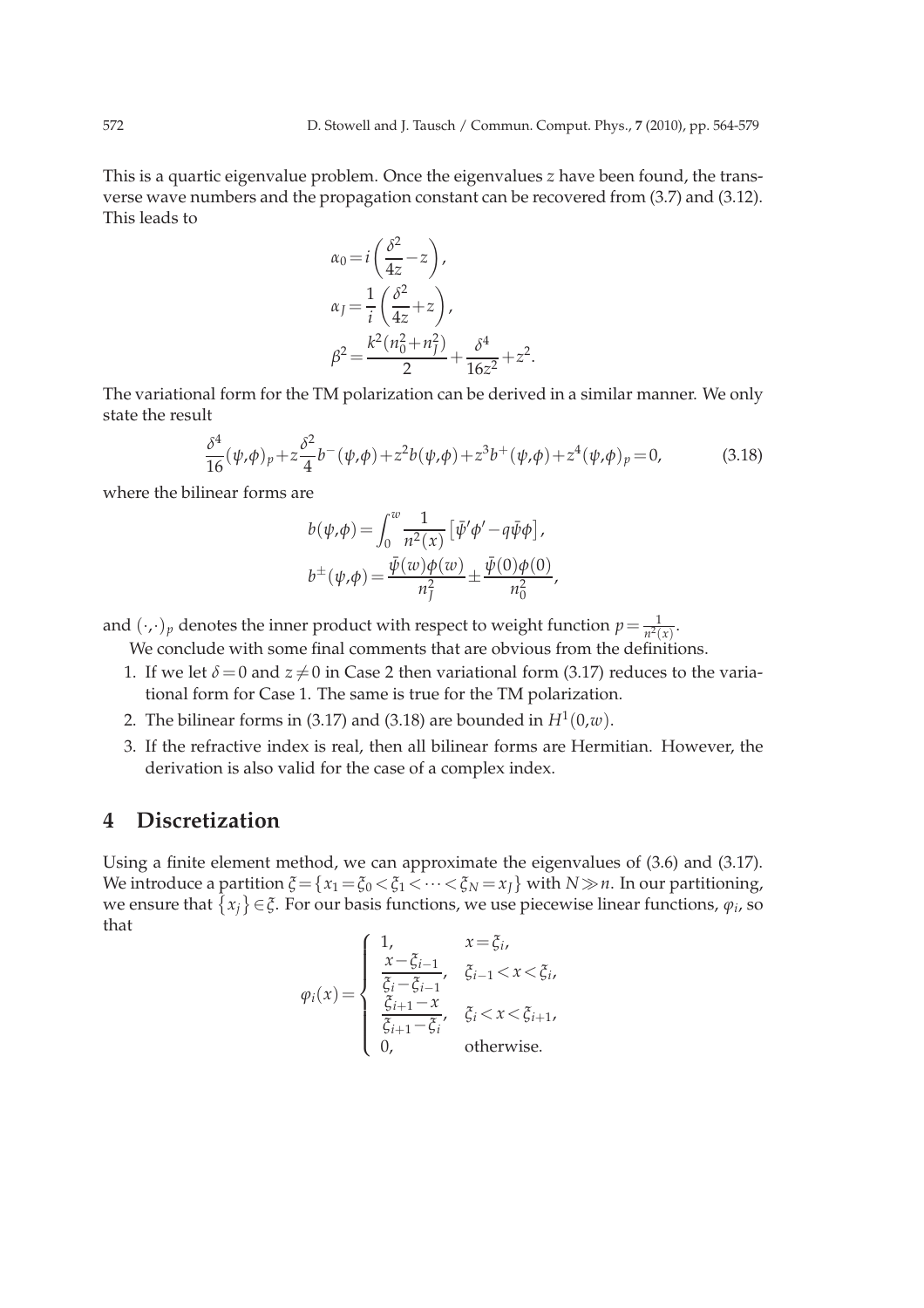The usual finite element formulation yields the quartic matrix eigenvalue problem: find *z* such that

$$
A_0 + zA_1 + z^2A_2 + z^3A_3 + z^4A_4 \tag{4.1}
$$

is singular. We note these matrices are sparse, since from (3.16)

$$
A_1 = \frac{\delta^2}{4} diag(-1,0,0,\cdots,0,0,1),
$$
  
\n
$$
A_3 = diag(1,0,0,\cdots,0,0,1),
$$

and from (3.15)

$$
A_0(i,j) = \frac{\delta^4}{16} (\varphi_i, \varphi_j),
$$
  
\n
$$
A_2(i,j) = (\varphi'_i, \varphi'_j) - (q\varphi_i, \varphi_j),
$$
  
\n
$$
A_4(i,j) = (\varphi_i, \varphi_j).
$$

The discretizations of (3.6) and (3.17) are standard problems in numerical linear algebra, which can be solved with general purpose software packages.

### **5 Numerical examples**

We have implemented the finite element discretization and use Matlab's polyeig routine to solve the eigenvalue problem (4.1). This routine converts the quartic eigenvalue problem into a generalized eigenvalue problem, which is solved using the QZ-factorization. Apparently, the routine does not exploit the sparsity of the matrices and it is conceivable that a Krylov subspace method is a more effective method for solving (4.1). However, for the computations presented here, the polyeig routine was able to find the eigenvalues within 75 seconds of CPU time.

The quartic eigenvalue problem has solutions corresponding to all branch choices of (2.1) in the semiinfinite layers  $j=0$ ,*J*. Only some of the branches correspond to physical solutions, namely modes which radiate only in the cover, and those which radiate in both the cover and the substrate [11]. Specifically, if  $n<sub>J</sub> < \frac{Re(\beta)}{k} < n<sub>0</sub>$ , then we select solutions with  $Re(\alpha_0)$  < 0,  $Im(\alpha_0)$  > 0 and  $Re(\alpha_J)$  > 0,  $Im(\alpha_J)$  < 0. If  $\frac{Re(\beta)}{k}$  <  $n_J$ , we select modes leaking into both the substrate and the cover. Therefore  $Re(\alpha_0) < 0$ ,  $Im(\alpha_1) > 0$  and  $Re(\alpha_1) < 0$ ,  $Im(\alpha_I) > 0.$ 

We first consider a six-layer structure which has been studied in the literature [1,5]. For this particular guide the characteristic function can be computed in a stable manner: For *k*=9.92918 the dominant guided mode has the propagation *β*/*k*=1.622729, and hence  $\alpha_2$  is purely imaginary. However,  $\alpha_2 w_2$  is relatively small and thus the translation operator  $T_2$  is not very ill-conditioned. The same is true for  $T_3$ . The mode is shown in Fig. 4.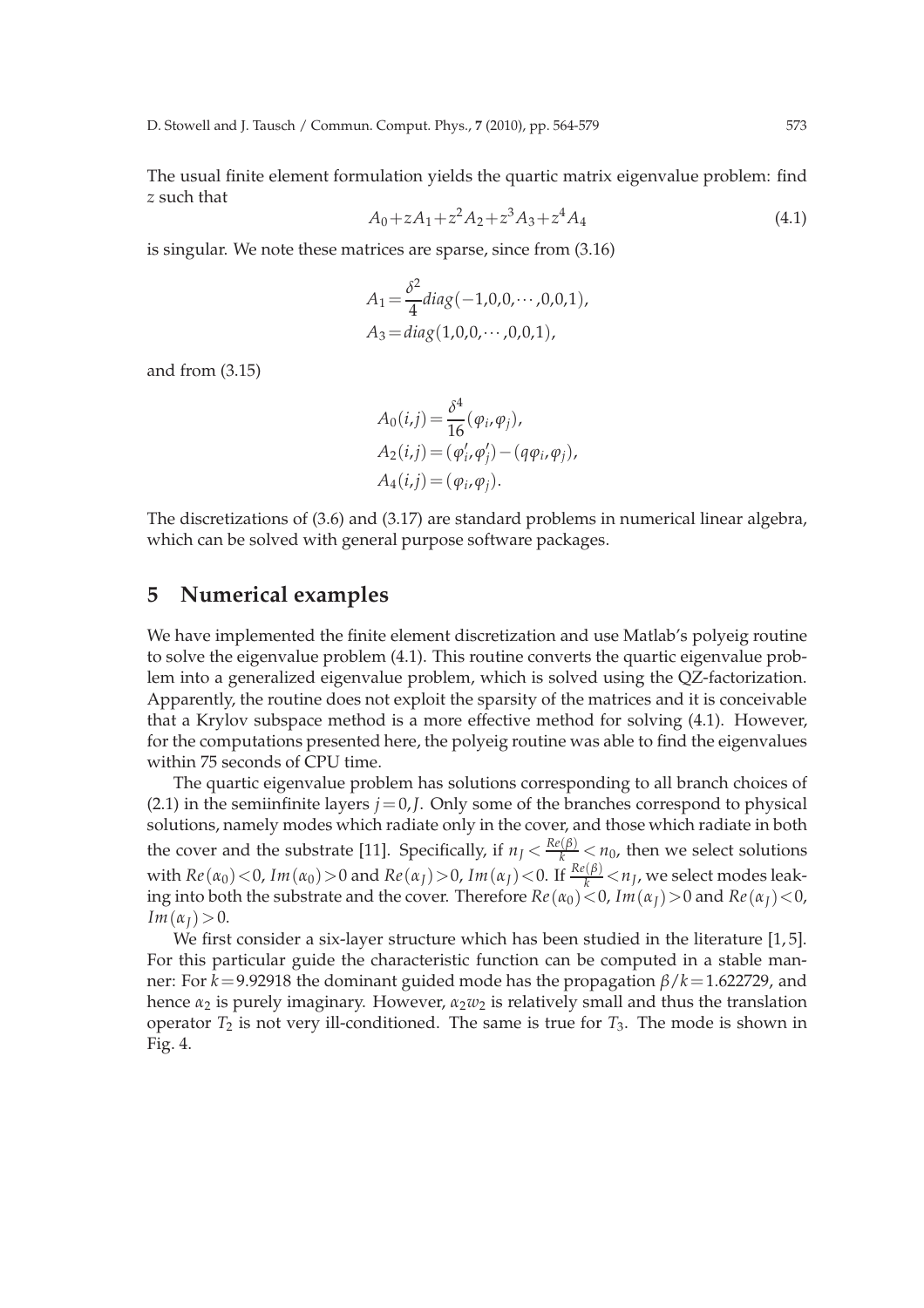

Figure 4: First guided mode, as computed using the characteristic function. The parameters are  $w_1 = w_2 = w_3 =$ *w*<sub>4</sub> = 0.5, *n*<sub>0</sub> = 1.50, *n*<sub>1</sub> = 1.66, *n*<sub>2</sub> = 1.60, *n*<sub>3</sub> = 1.53, *n*<sub>4</sub> = 1.66, *n*<sub>5</sub> = 1.0, *k* = 9.92918, *β*/*k*≈1.63.



Figure 5: Convergence of eigenvalues as mesh is refined.

Unlike the methods that find the roots of the characteristic function, the finite element method only provides an approximation to the eigenvalue. The approximation is improved by refining the mesh width. In the case of piecewise linear elements the error decays like  $\mathcal{O}(h^2)$  where *h* is the mesh width. The constant in the asymptotic estimates gets larger for the eigenvalues of higher order, see, e.g., [17]. We begin with a coarse uniform mesh of unit width and refine at each iteration by a factor of two, so that in the *k*th iteration  $h = 2^{-k+1}$ . In each step we compare the approximations with those computed in [1, 9]. The convergence results for the first eight modes are shown in Fig. 5.

Now we present more detailed results from application of our method to the six-layer waveguide studied above. Since in this example the evaluation of the characteristic function is numerically stable, we use approximate eigenvalues provided by our method as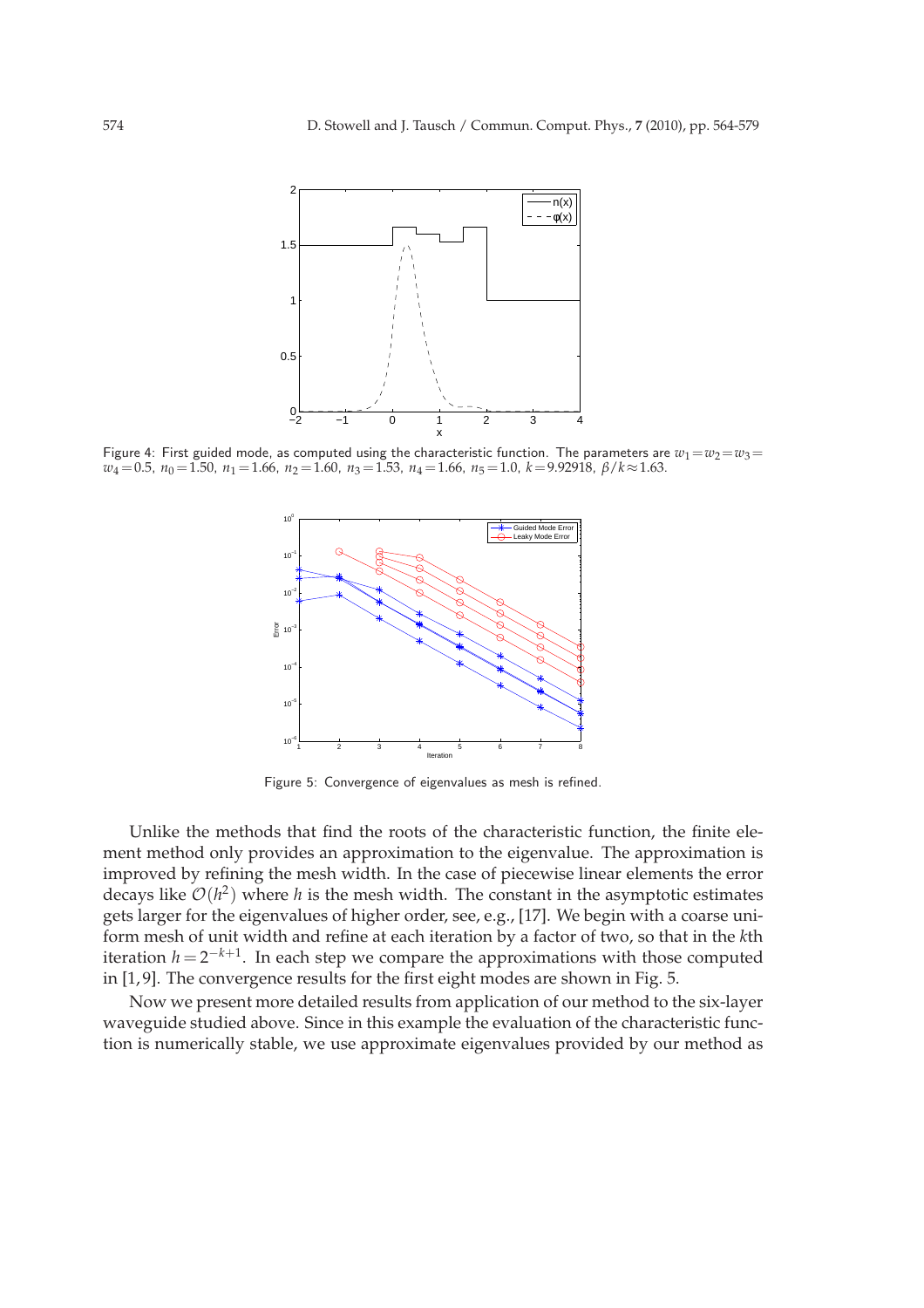| $n_0 = 1.5, n_1 = 1.66, n_2 = 1.60, n_3 = 1.53, n_4 = 1.66, n_5 = 1.0$ |                       |                               |               |               |                |  |  |  |  |
|------------------------------------------------------------------------|-----------------------|-------------------------------|---------------|---------------|----------------|--|--|--|--|
| $w_1 = w_2 = w_3 = w_4 = .5, \lambda_0 = .6328$                        |                       |                               |               |               |                |  |  |  |  |
|                                                                        | $\frac{Re(\beta)}{k}$ | $Im(\beta)$<br>$\overline{k}$ | $Re(\beta^h)$ | $Im(\beta^h)$ | Newton its     |  |  |  |  |
| $TE_0$                                                                 | 1.622729              | 0.000000                      | 1.622722      | 0.000000      | 2              |  |  |  |  |
| $TE_1$                                                                 | 1.605276              | 0.000000                      | 1.607286      | 0.000000      | 2              |  |  |  |  |
| TE <sub>2</sub>                                                        | 1.557136              | 0.000000                      | 1.557197      | 0.000000      | $\overline{2}$ |  |  |  |  |
| TE <sub>3</sub>                                                        | 1.503587              | 0.000000                      | 1.504373      | 0.000000      | 3              |  |  |  |  |
| $TE_4$                                                                 | 1.461857              | 0.007156                      | 1.466823      | 0.006705      | 3              |  |  |  |  |
| TE                                                                     | 1.382489              | 0.018166                      | 1.388745      | 0.017075      | 2              |  |  |  |  |
| TE <sub>6</sub>                                                        | 1.281364              | 0.035877                      | 1.260756      | 0.031881      | 3              |  |  |  |  |
| TE <sub>7</sub>                                                        | 1.142314              | 0.0528761                     | 1.155354      | 0.026225      | 3              |  |  |  |  |
| TE <sub>8</sub>                                                        | 1.003037              | 0.070771                      | 1.052660      | 0.020142      | 4              |  |  |  |  |
| TE <sub>9</sub>                                                        | 0.804025              | 0.155492                      | 0.818605      | 0.070079      | 4              |  |  |  |  |
| $TE_{10}$                                                              | 0.492614              | 0.335904                      | 0.537435      | 0.132294      | 4              |  |  |  |  |
| $TE_{11}$                                                              | 0.298779              | 0.699429                      | 0.161929      | 0.667641      | 3              |  |  |  |  |
| $TE_{12}$                                                              | 0.252121              | 1.005043                      | 0.141075      | 0.972545      | 4              |  |  |  |  |
| $TE_{13}$                                                              | 0.222071              | 1.269684                      | 0.122014      | 1.228778      | 4              |  |  |  |  |
| $TE_{14}$                                                              | 0.211786              | 1.516328                      | 0.115630      | 1.467105      | 4              |  |  |  |  |

Table 1: First modes of the six-layer waveguide shown in Fig. 4.

Table 2: First modes of a six-layer lossy waveguide.

| $\  n_0 = 1.5, n_1 = 1.66, n_2 = 1.60, n_3 = 1.53 - i1.53 \times 10^{-4}, n_4 = 1.66 - i1.66 \times 10^{-4}, n_5 = 1.0 \ $<br>$w_1 = w_2 = w_3 = w_4 = .5, \lambda_0 = .6328$ |             |                                      |                     |                                     |            |  |  |  |  |
|-------------------------------------------------------------------------------------------------------------------------------------------------------------------------------|-------------|--------------------------------------|---------------------|-------------------------------------|------------|--|--|--|--|
|                                                                                                                                                                               | $Re(\beta)$ | $\frac{Im(\beta)}{1} \times 10^{-4}$ | Re(B <sup>h</sup> ) | $Im(\beta^h)$<br>$2 \times 10^{-4}$ | Newton its |  |  |  |  |
| $TE_0$                                                                                                                                                                        | 1.622729    | 0.00673                              | 1.622722            | 0.00745                             |            |  |  |  |  |
| TE <sub>1</sub>                                                                                                                                                               | 1.605276    | 1.66244                              | 1.607286            | 1.65000                             |            |  |  |  |  |
| TE <sub>2</sub>                                                                                                                                                               | 1.557136    | 0.20880                              | 1.557193            | 0.21147                             |            |  |  |  |  |
| TE <sub>3</sub>                                                                                                                                                               | 1.503587    | 0.55032                              | 1.504373            | 0.61542                             |            |  |  |  |  |

an initial guess for Newton's method to compute the propagation up to six significant digits. In Table 1, *β h* is the eigenvalue approximation computed by our method. *β* results from using our approximation as an initial guess and applying Newton's method. We also include the number of Newton steps required to find *β* to within the specified tolerance. For this data we used  $h = 2^{-6}$ . Note that, in general, as the mode order increases, more Newton steps are required. This is consistent with the theory illustrated by Fig. 5, i.e., for a fixed mesh size, as the mode order increases, the error in the finite element approximation will also increase. The results given in Table 1 agree within the displayed number of digits with those presented in [1,9].

Our method can also be applied to waveguides whose parameters are complex. The results presented in Table 2 also agree with [1].

The previous two examples are stable and hence one can reliably compute the modes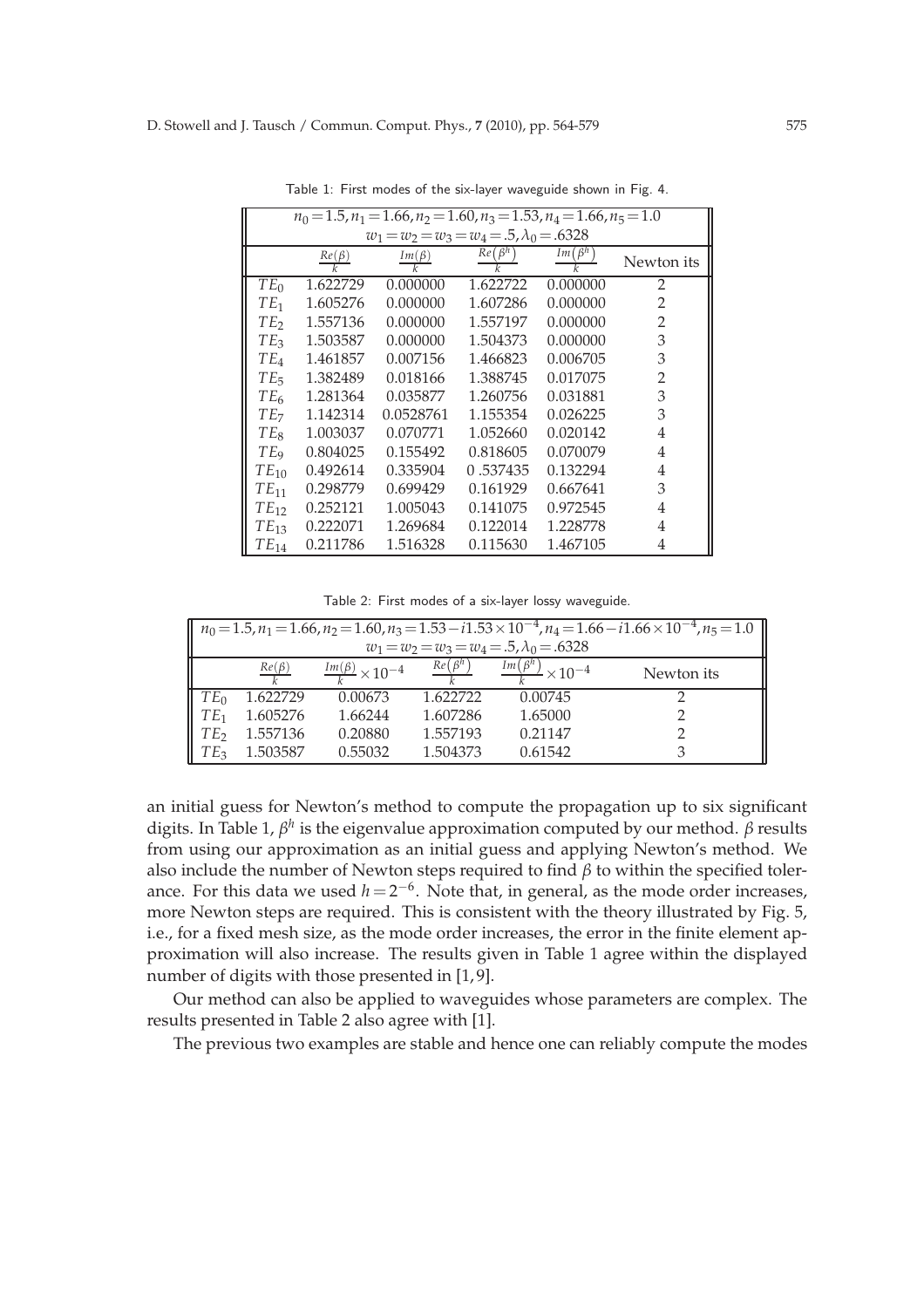

Figure 6: Characteristic function for the guide of Fig. 7. Three different frequencies.



Figure 7: Comparison of first guided mode, computed by translation operators and FEM.The parameters are *w*<sup>1</sup> =*w*3=1, *w*<sup>2</sup> =3, *n*<sup>0</sup> =1.473, *n*<sup>1</sup> =1.56, *n*<sup>2</sup> =1.0, *n*<sup>3</sup> =1.56, *n*<sup>4</sup> =1.0, *k*=11, *β*/*k*≈1.5434.

with the characteristic function as well as with the variational approach. For an unstable guide, such as the one of Fig. 2 only the variational method leads to usable results. In our experimentations we also found examples where Newton's method applied to the characteristic function yields the proper propagation constants, but fails to provide the correct eigenfunction.

To illustrate the difficulties that may arise, we consider a two-channel waveguide similar to those studied in [3, 21]. The geometry of this structure is shown in Fig. 7. For  $k = 11$  there are four guided modes. Newton's method applied to the characteristic function converges to the right roots, albeit it is impossible to reduce the residual to less than  $10^3$  in magnitude. This can be explained by the fact that the translation operator  $T_2$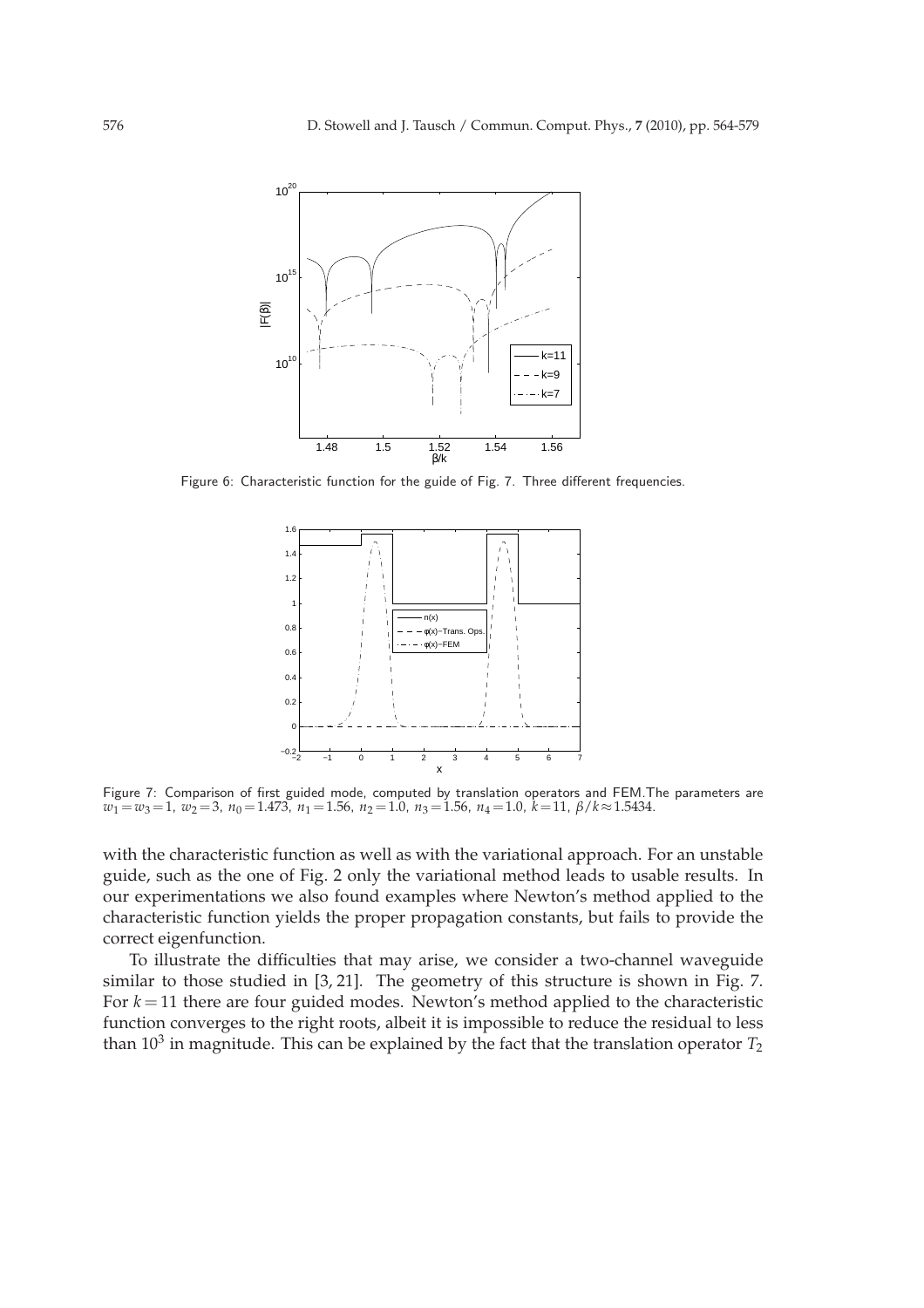

Figure 8: Comparison of second guided mode, computed by translation operators and FEM.



Figure 9: Comparison of third guided mode, computed by translation operators and FEM.

is unstable. However, since the other function values are in the range of  $10^{15}$  –  $10^{20}$ , the roots can be still identified; see Fig. 6.

Figs. 7-10 compare the four guided modes computed by the variational method with the modes computed using translation operators. Since the two channels are well separated, the modes are similar to the modes of each individual channel. In particular, the first mode of the two channel structure is mainly supported by one channel and the second mode by the other channel. Then, modes three and four are again supported by first and second channel respectively. We see that the variational method reproduces the expected behavior. On the other hand, all modes computed by translation matrices are supported by the right channel, which can be explained by the conditioning of the translation operator.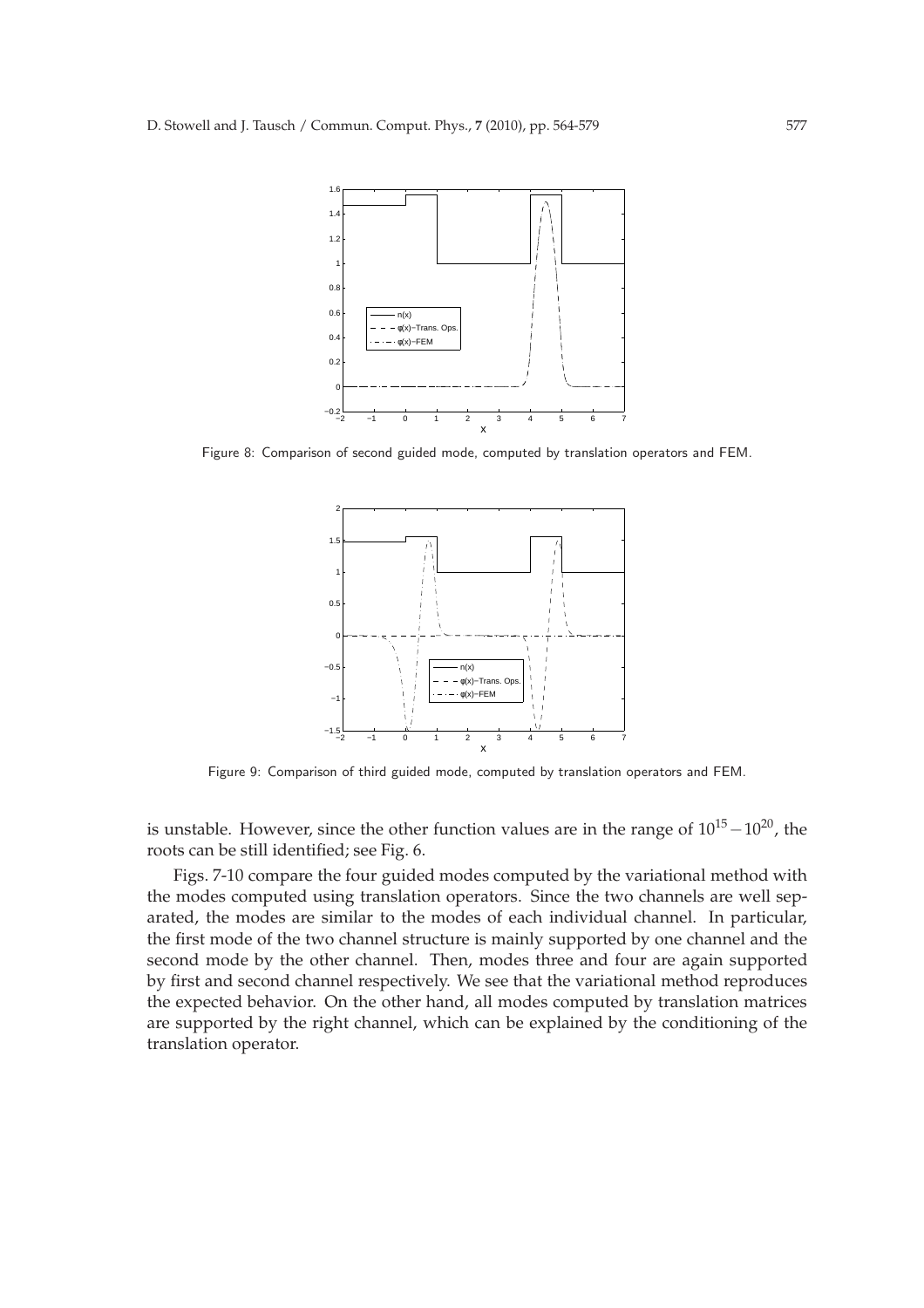

Figure 10: Comparison of fourth guided mode, computed by translation operators and FEM.

#### **References**

- [1] E. Anemogiannis and E.N. Glytsis. Mutlilayer waveguides: Efficient numerical analysis of general structures. J. of Lightwave Tech., 10:1344–1351, 1992.
- [2] E. Anemogiannis, E.N. Glytsis, and T.K. Gaylord. Determination of guided and leaky modes in lossless and lossy planar multilayer optical waveguides: refliction pole method and wavevector density method. J. of Lightwave Tech., 17:929–941, 1999.
- [3] W. K. Burns and A. F. Milton. Waveguide transitions and junctions. In T. Tamir, editor, Guided-Wave Optoelectronics, pages 89–144. Springer, 1988.
- [4] C. Chen, P. Berini, D. Feng, S. Tanev, and V. Tzolov. Efficient and accurate numerical analysis of multilayer planar optical waveguides in lossy anisotropic media. Optics Express, 7(8):260–272, 2000.
- [5] J. Chilwell and I. Hodgkinson. Thin-films field-transfer matrix theory of planar multilayer waveguides and reflection from prism-loaded waveguides. J. Opt. Soc. Amer. A, 1(7):742– 753, 1984.
- [6] L.M. Delves and J.N. Lyness. A numerical method for locating the zeros of an analytic function. Math. Comp., 21(100):543–560, 1967.
- [7] W. Hsueh and JLin. Stable and accurate method for modal analysis of multilayer waveguieds using a graph approach. J. Opt. Soc. Amer. A, 24:825–830, 2007.
- [8] J. Hu and C.R. Menyuk. Understanding leaky modes: slab waveguide revisited. Advances in Optics, 1(1):58–106, 2009.
- [9] J.Petracek and K.Singh. Determination of leaky modes in planar multilayer waveguides. IEEE Photonics Tech. Letters, 14(6):810–812, 2002.
- [10] S.L. Lee, Y. Chung, L.A. Coldren, and N. Dagli. On leaky mode approximations for modal expansion in multilayer open waveguides. IEEE J. Quantum Electron., 31(10):1790–1802, 1995.
- [11] D. Marcuse. Theory of Dielectric Optical Waveguides. Academic Press, New York and London, 1974.
- [12] N. Marcuvitz. On field representations in terms of leaky modes or eigenmodes. IRE Trans. Antennas and Propag., 4(192–194), 1956.